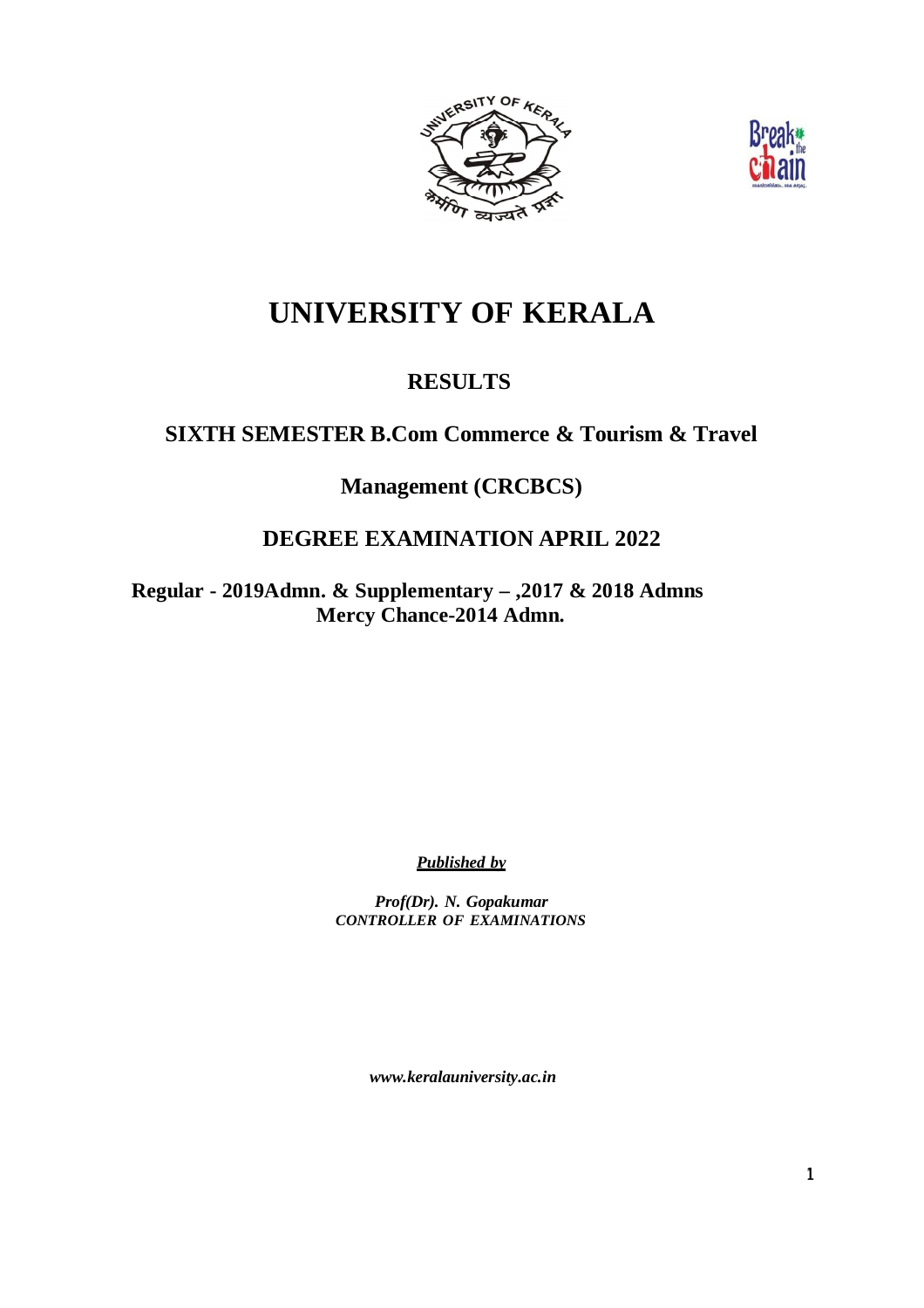# **UNIVERSITYOFKERALA**





**No.ESIX/2022 Thiruvananthapuram Dated: 24 /05/2022**

### **SYNDICATE–IN–CIRCULATION**

**The results of the Career Related First Degree Programme under CBCSS Sixth Semester B.Com Commerce and Tourism and Travel Management (338), Group2(a), (Regular–2019 Admn. and Supplementary –2017 & 2018 Admns,Mercy-2014 Admn.) Degree Examination April 2022 as declared by the respective Board of Examiners are given below.**

| Name of Examination                                                                                                                                                                                         | <b>Total Registered</b> | <b>Total Appeared</b> | <b>Total Pass</b> | %Pass  |
|-------------------------------------------------------------------------------------------------------------------------------------------------------------------------------------------------------------|-------------------------|-----------------------|-------------------|--------|
| <b>Sixth Semester B.Com Commerce</b><br>and Tourism and Travel<br>Management (338), Degree<br><b>Examination, April 2022</b><br>$(2018 \text{ Scheme})$<br>(Regular, 2019 Admn)<br>&Supplementary-<br>2018) | 382                     | 378                   | 146               | 38.62% |
| <b>Sixth Semester B.Com Commerce</b><br>and Tourism and Travel<br>Management (338), Degree<br><b>Examination, April 2022</b><br>$(2015$ Scheme)<br>$(Supplementary-$<br>2017 Admns.)                        | 74                      | 68                    | 19                | 27.94% |
| <b>Sixth Semester B.Com Commerce</b><br>and Tourism and Travel<br>Management (338), Degree<br><b>Examination, April 2022</b><br>(2014 Scheme)<br>$(Mercy-2014Admn)$                                         | 4                       | 4                     | $\mathbf{2}$      | 50%    |

The results may be approved. It is proposed to publish the results on 24/05/2022

 **Sd/-**

 **CONTROLLER OF EXAMINATIONS**

To

- **1. E.J.III,**
- **2. E.J. IX**
- **3 PRO**
- **4 Enquiry**
- **5 IT Cell**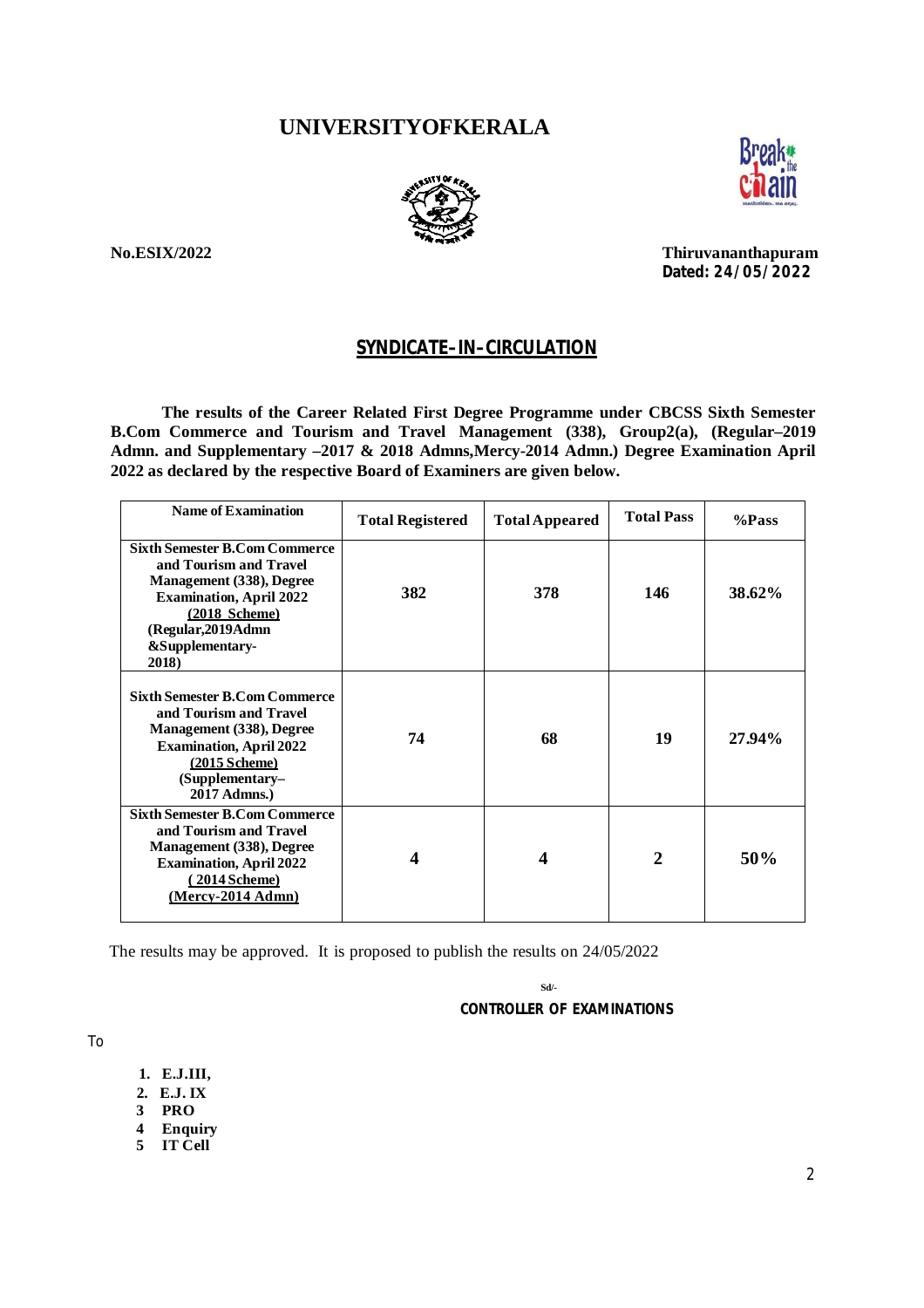

# **NOTIFICATION**

- 1. The following is the provisional list of Register Numbers of the successful candidates at the Career Related First Degree Program Under CBCSS Group 2(a) **Sixth Semester B.Com Commerce & Tourism & Travel Management (338) (Regular - 2019 Admn. and Supplementary–2017 & 2018 Admns&Mercy-2014 Admn) Degree Examination April 2022** as declared by the Board of Examiners.
- 2. For candidates of 2015 Admission Onwards, a student has to score a minimum 35% marks each for ESE and CE for a course pass. However, 40% in aggregate (CE+ESE) is required for a semester pass.
- 3. For the successful completion of a semester(2014 Admn) , a student has to score a minimum SCPA of 4(E Grade).A minimum of 40% marks(E Grade) is required for passing a course with separate minimum of 40% (EGrade) for Continuous Evaluation and End Semester Evaluation
- 4. The last date for revaluation and scrutiny is **04/06/2022.** Candidates should make use of draft mark list available in the university website for applying for revaluation. Application for scrutiny and revaluation should be **submitted online only**.

| <b>COURSECODE</b> | <b>COURSE</b>                                         |
|-------------------|-------------------------------------------------------|
| TT1641            | Auditing                                              |
| TT1642            | <b>Applied Costing</b>                                |
| TT1643            | Management Accounting                                 |
|                   | <b>Elective Course</b>                                |
| TT1671            | Travel Agency, Tour Operation &<br>Airline Management |
| TT1672            | Accounting for Tourism Organisations                  |
| TT1644            | Project                                               |

### **2019 &2018Admn.(2018 Scheme)**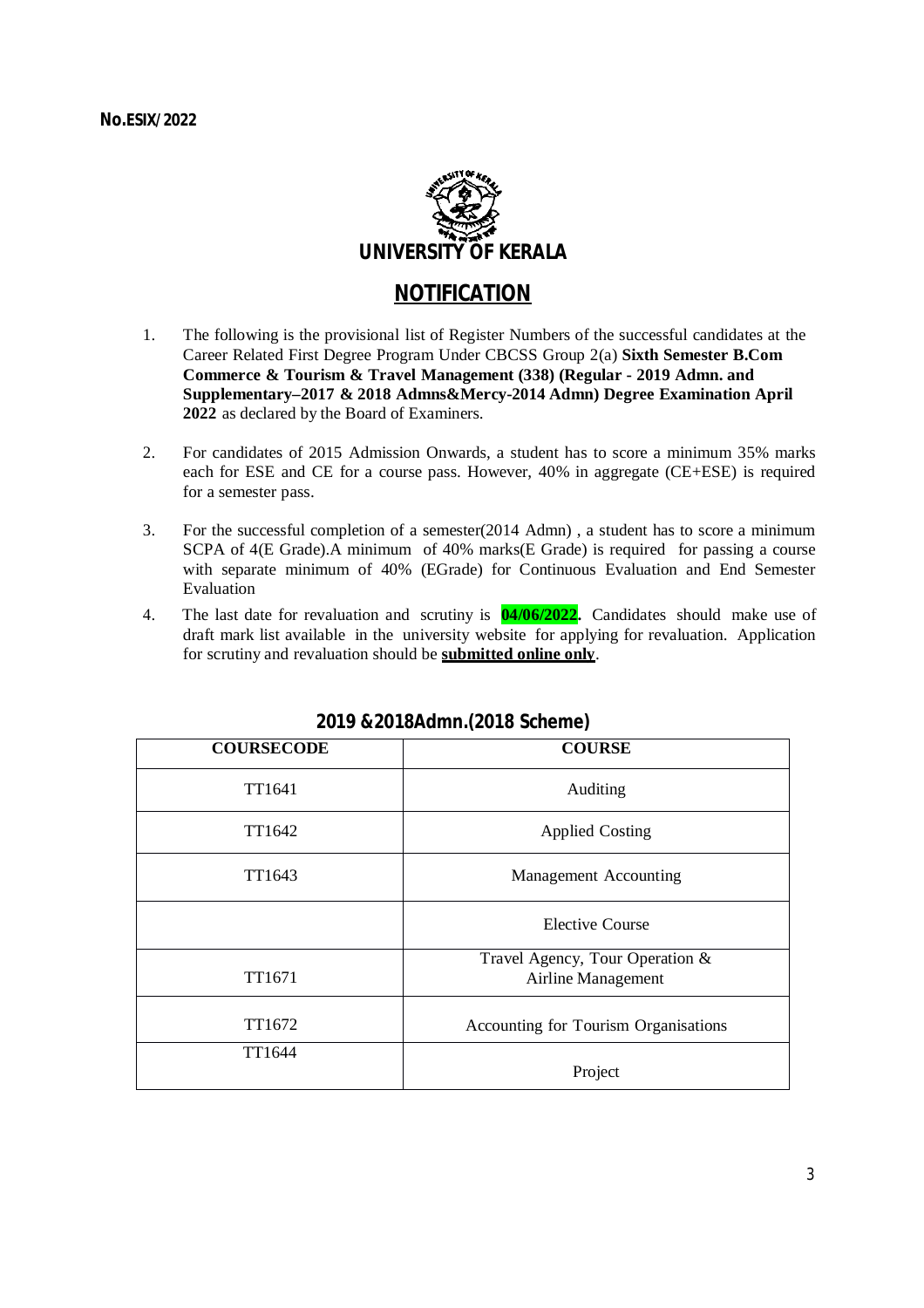# **2017Admns. (2015 Scheme)**

| <b>COURSECODE</b> | <b>COURSE</b>                          |  |  |
|-------------------|----------------------------------------|--|--|
| TT1641            | Auditing                               |  |  |
| TT1642            | <b>Applied Costing</b>                 |  |  |
| TT1643            | <b>Management Accounting</b>           |  |  |
| TT1671            | <b>MICE Tourism</b>                    |  |  |
| TT1672            | Tourism Development and<br>Regulations |  |  |
|                   | <b>Elective Course</b>                 |  |  |
| TT1644            | Project                                |  |  |

# **2014Admns. (2014 Scheme)**

| <b>COURSECODE</b> | <b>COURSE</b>                          |
|-------------------|----------------------------------------|
| TT1641            | Auditing                               |
| TT1642            | Applied<br>Costing                     |
| TT1643            | Management<br>Accounting               |
| TT1671            | <b>MICE</b><br>Tourism                 |
| TT1672            | Tourism Development and<br>Regulations |
|                   | <b>Elective Course</b>                 |
| TT1644            | Project                                |

# **Sd/-**

# **Controller of Examinations**

University Buildings Thiruvananthapuram, Dated: 24/05/2022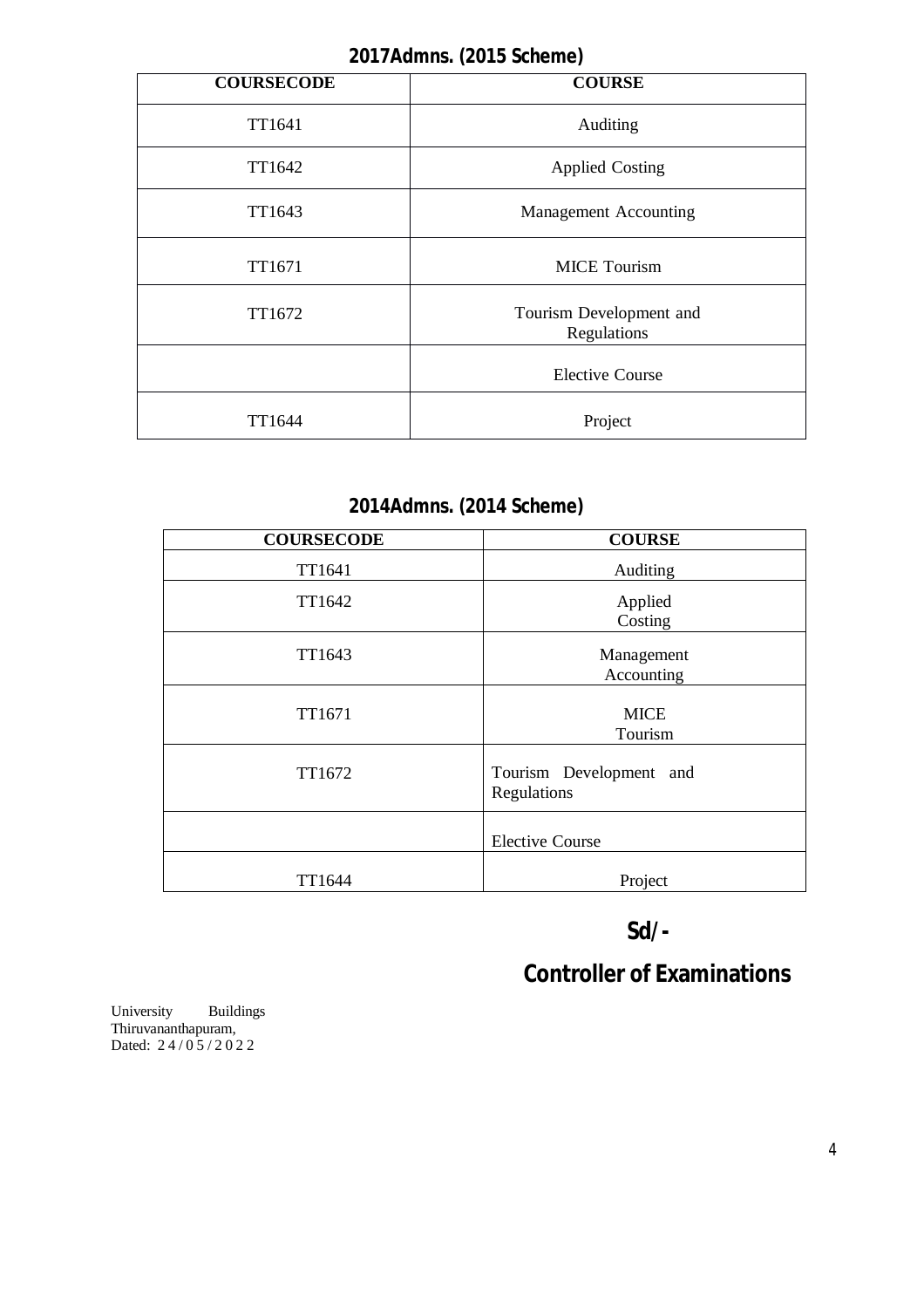# **Sixth Semester Career-Related B.Com Commerce and Tourism and TravelManagement (338)**

# **(Regular-2019 Admn. and Supplementary –2017 & 2018 Admns &**

# **Mercy -2014 Admn.)**

#### *Degree Examinations–April 2022*

**College Code : 119**

### **Mannaniya College Of Arts And Science, Pangode, Thiruvananthapuram**

#### **B.Com - Commerce & Tourism and Travel Management(338)**

| <b>Course Pass</b>                           |                                                   |                  |                  |                  |
|----------------------------------------------|---------------------------------------------------|------------------|------------------|------------------|
| 19119001(6.476)                              | 002(6.776)                                        | 007(7.464)       | 009(6.841)       | 010(6.180)       |
| 013(6.324)                                   | 022(7.090)                                        | 028(6.854)       | 034(6.071)       | 035(7.006)       |
| 041(6.756)                                   | 045(6.327)                                        | 18119014(5.496)  | 045(5.244)       | 047(5.202)       |
| 17119001(4.928)                              |                                                   |                  |                  |                  |
| All Pass (Semester scores given in brackets) |                                                   |                  |                  |                  |
| 19119001(6.42 C)                             | 002(6.51 C)                                       | 004(6.22 C)      | 006(6.19 C)      | 007(7.73 B)      |
| 009(6.77 C)                                  | 010(6.06 C)                                       | 011(5.93 D)      | 013(6.05)        | 016(5.6)         |
| 018(5.57 D)                                  | 019(6.17 C)                                       | 021(5.6)         | 022(7.07 B)      | 024(6.38 C)      |
| 028(6.56 C)                                  | 030(5.72 D)                                       | 032(6.43 C)      | 034(6.35 C)      | 035(7.19 B)      |
| 039(6.98 C)                                  | 041(6.91 C)                                       | 042(6.47 C)      | 043(5.58 D)      | 045(6.78 C)      |
| 048(5.02 D)                                  | 049(5.78 D)                                       | 050(6.39 C)      | 051(5.61 D)      | 18119014(6.46 C) |
| 021(5.48 D)                                  | 022(6.55 C)                                       | 032(6.04 C)      | 035(5.41 D)      | 038(5.66 D)      |
| 045(5.68 D)                                  | 047(5.81 D)                                       | 17119001(5.69 D) | 008(5.36 D)      |                  |
|                                              | Passed in Parts (Subject codes given in brackets) |                  |                  |                  |
| 19119003(2,3,5,6,7)                          | 005(2,3,5,6,7)                                    | 008(5,6,7)       | 012(3,4,5,6,7)   | 014(5,6,7)       |
| 015(5,6,7)                                   | 017(5,7)                                          | 023(7)           | 025(1,2,3,4,5,7) | 027(2,3,5,6,7)   |
| 031(2,3,4,5,6,7)                             | 033(2,3,4,5,6,7)                                  | 036(5,6,7)       | 038(5,6,7)       | 040(1,5,6,7)     |
| 044(1,3,4,7)                                 | 046(1,3,5,6,7)                                    | 047(4,7)         | 052(1,3,4,5,6,7) | 053(1,3,4,5,6,7) |
| 18119031(2,4)                                | 041(2,4)                                          | 042(4)           | 046(2,4)         | 17119016(4)      |
| 019(1,3)                                     |                                                   |                  |                  |                  |
|                                              |                                                   |                  |                  |                  |

**College Code : 149**

### **Mar Gregorios College of Arts & Science, Punnapra, Alappuzha**

| 19149006(5.709)<br>007(6.218)<br>009(6.724)<br>025(5.793)<br>034(6.032)<br>18149044(5.467)<br>038(7.836)<br>039(6.429)<br>037(7.581)<br>All Pass (Semester scores given in brackets)<br>004(5.57 D)<br>19149003(6.75 C)<br>005(6.23 C)<br>006(6.44 C)<br>007(6.42 C)<br>009(6.86 C)<br>012(5.98 D)<br>008(6.32 C)<br>010(6.46)<br>017(5.99 D)<br>025(6.41 C)<br>021(6.14 C)<br>023(5.91 D)<br>026(5.77 D)<br>020(6.26 C)<br>033(7.2 B)<br>034(6.51 C)<br>037(8.01 A)<br>027(6.66 C)<br>032(5.76 D)<br>18149044(5.67 D)<br>039(5.97 D)<br>038(8.04 A)<br>Passed in Parts (Subject codes given in brackets)<br>19149001(1,4,5,6,7)<br>002(1, 2, 4, 6, 7)<br>011(1,3,4,5,6,7)<br>013(1,7)<br>015(5,6,7)<br>016(1, 4, 5, 6, 7)<br>019(1, 2, 4, 6, 7)<br>022(1,3,5,6,7)<br>028(1,2,4,5,6,7)<br>029(1, 2, 4, 5, 6, 7)<br>036(1,4,5,6,7)<br>030(1, 4, 5, 6, 7)<br>041(4,5,6,7)<br>042(1,3,4,5,6,7)<br>044(4,5,6,7)<br>045(4,5,6,7)<br>043(4,5,6,7)<br>17149013(1,4,5,6) | <b>Course Pass</b> |  |                  |
|------------------------------------------------------------------------------------------------------------------------------------------------------------------------------------------------------------------------------------------------------------------------------------------------------------------------------------------------------------------------------------------------------------------------------------------------------------------------------------------------------------------------------------------------------------------------------------------------------------------------------------------------------------------------------------------------------------------------------------------------------------------------------------------------------------------------------------------------------------------------------------------------------------------------------------------------------------------|--------------------|--|------------------|
|                                                                                                                                                                                                                                                                                                                                                                                                                                                                                                                                                                                                                                                                                                                                                                                                                                                                                                                                                                  |                    |  |                  |
|                                                                                                                                                                                                                                                                                                                                                                                                                                                                                                                                                                                                                                                                                                                                                                                                                                                                                                                                                                  |                    |  |                  |
|                                                                                                                                                                                                                                                                                                                                                                                                                                                                                                                                                                                                                                                                                                                                                                                                                                                                                                                                                                  |                    |  |                  |
|                                                                                                                                                                                                                                                                                                                                                                                                                                                                                                                                                                                                                                                                                                                                                                                                                                                                                                                                                                  |                    |  |                  |
|                                                                                                                                                                                                                                                                                                                                                                                                                                                                                                                                                                                                                                                                                                                                                                                                                                                                                                                                                                  |                    |  |                  |
|                                                                                                                                                                                                                                                                                                                                                                                                                                                                                                                                                                                                                                                                                                                                                                                                                                                                                                                                                                  |                    |  |                  |
|                                                                                                                                                                                                                                                                                                                                                                                                                                                                                                                                                                                                                                                                                                                                                                                                                                                                                                                                                                  |                    |  |                  |
|                                                                                                                                                                                                                                                                                                                                                                                                                                                                                                                                                                                                                                                                                                                                                                                                                                                                                                                                                                  |                    |  |                  |
|                                                                                                                                                                                                                                                                                                                                                                                                                                                                                                                                                                                                                                                                                                                                                                                                                                                                                                                                                                  |                    |  |                  |
|                                                                                                                                                                                                                                                                                                                                                                                                                                                                                                                                                                                                                                                                                                                                                                                                                                                                                                                                                                  |                    |  | 014(1,3,4,5,6,7) |
|                                                                                                                                                                                                                                                                                                                                                                                                                                                                                                                                                                                                                                                                                                                                                                                                                                                                                                                                                                  |                    |  | 024(1,3,4,5,6,7) |
|                                                                                                                                                                                                                                                                                                                                                                                                                                                                                                                                                                                                                                                                                                                                                                                                                                                                                                                                                                  |                    |  | 040(2,3,4,5,6,7) |
|                                                                                                                                                                                                                                                                                                                                                                                                                                                                                                                                                                                                                                                                                                                                                                                                                                                                                                                                                                  |                    |  |                  |
|                                                                                                                                                                                                                                                                                                                                                                                                                                                                                                                                                                                                                                                                                                                                                                                                                                                                                                                                                                  |                    |  | 5                |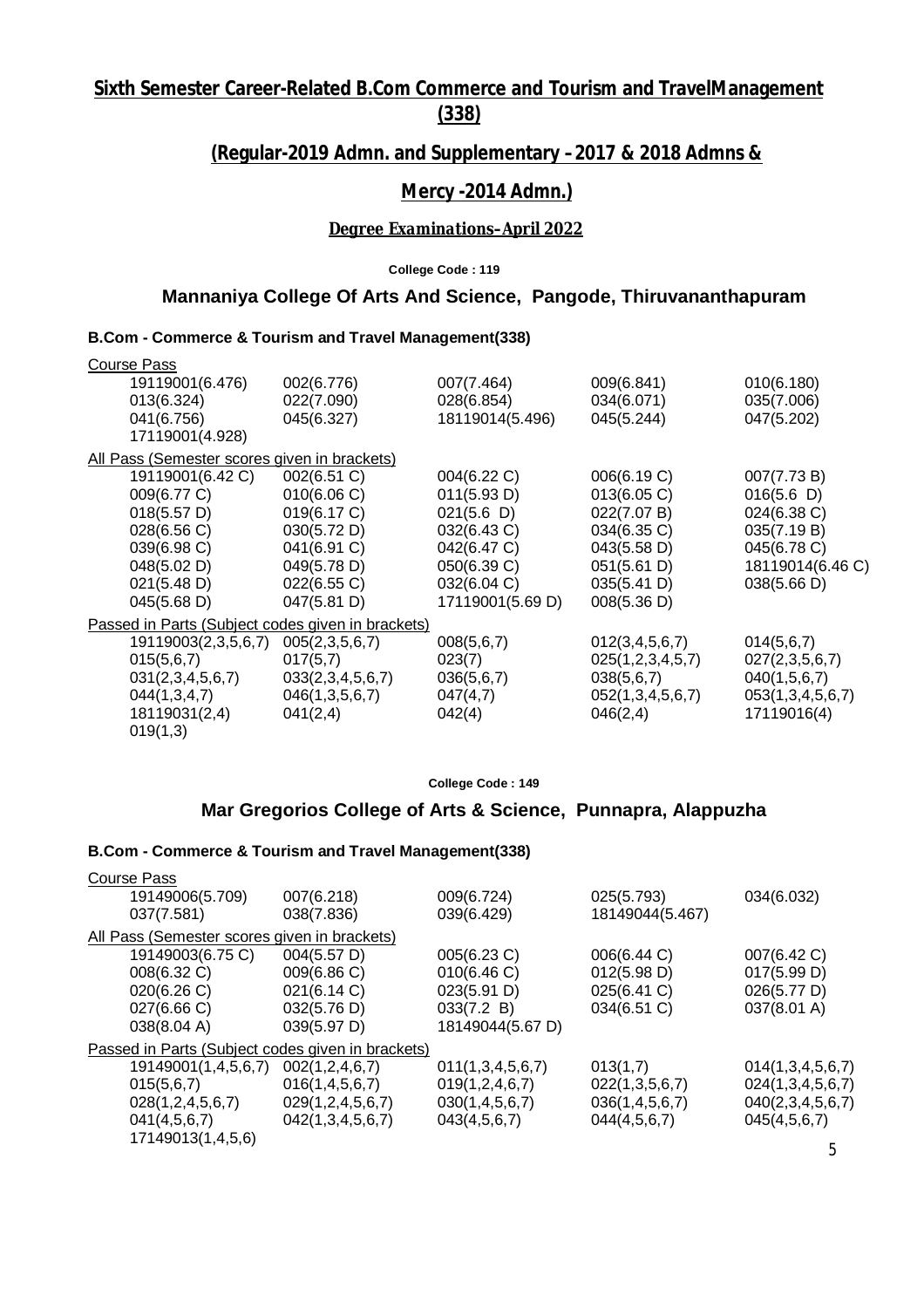#### **Christ College, Vizhinjam, Thiruvananthapuram**

#### **B.Com - Commerce & Tourism and Travel Management(338)**

| Course Pass                                  |                                                   |                       |                    |                    |
|----------------------------------------------|---------------------------------------------------|-----------------------|--------------------|--------------------|
| 19159009(6.830)                              | 013(6.042)                                        | 014(6.118)            | 015(5.497)         | 019(6.142)         |
| 021(6.073)                                   | 022(5.939)                                        | 024(5.700)            | 031(6.652)         | 032(6.288)         |
| 033(7.662)                                   | 044(6.407)                                        | 18159035(6.397)       | 17159017(4.557)    |                    |
| All Pass (Semester scores given in brackets) |                                                   |                       |                    |                    |
| 19159004(6.55 C)                             | 006(7.19 B)                                       | 009(7.16 B)           | 010(6.64)          | 013(6.2 C)         |
| 014(6.51)                                    | 015(6.12 C)                                       | 016(6.14 C)           | 017(6.11 C)        | 018(6.47 C)        |
| 019(6.62 C)                                  | 021(6.37 C)                                       | 022(6.48 C)           | 023(5.92 D)        | 024(6.43 C)        |
| 030(6.99 C)                                  | 031(7.14 B)                                       | 032(6.56 C)           | 033(7.96 B)        | 034(7.11 B)        |
| 039(6.51 C)                                  | 042(7.5 B)                                        | 043(6.31 C)           | 044(6.85 C)        | 18159009(5.38 D)   |
| $035(6.53)$ C)                               | 17159017(5.02 D)                                  | 024(5.51 D)           |                    |                    |
|                                              | Passed in Parts (Subject codes given in brackets) |                       |                    |                    |
| 19159001(1,2,4,5,6,7)002(1,2,4,5,6,7)        |                                                   | 003(1, 4, 5, 6, 7)    | 005(3, 4, 5, 6, 7) | 007(1, 4, 5, 6, 7) |
| 008(1, 4, 5, 6, 7)                           | 011(4,5,6,7)                                      | 012(1, 2, 4, 5, 6, 7) | 020(1,3,5,7)       | 025(4,5,7)         |
| 026(1,4,5,6,7)                               | 027(1,3,4,5,6,7)                                  | 028(1,3,4,5,6,7)      | 029(4,7)           | 035(1,3,4,5,6,7)   |
| 036(3,4,5,6,7)                               | 037(7)                                            | 038(1,3,4,5,6,7)      | 040(1,3,4,5,6,7)   | 041(1,3,4,5,6,7)   |
|                                              |                                                   |                       |                    |                    |

**College Code : 171**

## **Mar Ivanios College, Mavelikkara, Alappuzha**

### **B.Com - Commerce & Tourism and Travel Management(338)**

| 025(6.941)<br>19171004(7.148)<br>009(6.570)<br>023(7.232)<br>030(7.112)<br>18171008(5.265)<br>046(6.510)<br>015(5.437)<br>031(6.573)<br>All Pass (Semester scores given in brackets)<br>003(7.39 B)<br>19171001(6.17 C)<br>004(7.78 B)<br>005(5.24 D)<br>$006(5.4)$ D)<br>013(6.94 C)<br>009(6.73 C)<br>010(7.71 B)<br>011(6.95 C)<br>012(6.58)<br>020(7.23 B)<br>014(6.44 C)<br>016(5.94 D)<br>017(7.41 B)<br>018(6.04 C)<br>026(6.89 C)<br>028(6.24 C)<br>023(7.68 B)<br>025(7.41 B)<br>022(6.51 C)<br>031(6.97 C)<br>032(7.12 B)<br>033(6.19 C)<br>037(5.26 D)<br>030(7.65 B)<br>18171008(5.83 D)<br>015(5.83 D)<br>043(5.75 D)<br>046(7.15 B)<br>039(7.11 B)<br>032(5.28 D)<br>17171015(5.26 D)<br>023(5.47 D)<br>Passed in Parts (Subject codes given in brackets)<br>19171002(1,3,5,6,7)<br>007(1, 2, 3, 5, 6, 7)<br>008(1, 2, 3, 5, 6, 7)<br>027(7)<br>024(1,2,5,6,7)<br>034(2,7)<br>035(1,3,5,6,7)<br>040(7)<br>029(1,3,5,6,7)<br>038(7)<br>044(1)<br>047(1,5,6,7)<br>18171007(4)<br>018(2,6)<br>041(7) | Course Pass |        |             |          |                 |
|-----------------------------------------------------------------------------------------------------------------------------------------------------------------------------------------------------------------------------------------------------------------------------------------------------------------------------------------------------------------------------------------------------------------------------------------------------------------------------------------------------------------------------------------------------------------------------------------------------------------------------------------------------------------------------------------------------------------------------------------------------------------------------------------------------------------------------------------------------------------------------------------------------------------------------------------------------------------------------------------------------------------|-------------|--------|-------------|----------|-----------------|
|                                                                                                                                                                                                                                                                                                                                                                                                                                                                                                                                                                                                                                                                                                                                                                                                                                                                                                                                                                                                                 |             |        |             |          |                 |
|                                                                                                                                                                                                                                                                                                                                                                                                                                                                                                                                                                                                                                                                                                                                                                                                                                                                                                                                                                                                                 |             |        |             |          | 17171023(4.762) |
|                                                                                                                                                                                                                                                                                                                                                                                                                                                                                                                                                                                                                                                                                                                                                                                                                                                                                                                                                                                                                 |             |        |             |          |                 |
|                                                                                                                                                                                                                                                                                                                                                                                                                                                                                                                                                                                                                                                                                                                                                                                                                                                                                                                                                                                                                 |             |        |             |          |                 |
|                                                                                                                                                                                                                                                                                                                                                                                                                                                                                                                                                                                                                                                                                                                                                                                                                                                                                                                                                                                                                 |             |        |             |          |                 |
|                                                                                                                                                                                                                                                                                                                                                                                                                                                                                                                                                                                                                                                                                                                                                                                                                                                                                                                                                                                                                 |             |        |             |          |                 |
|                                                                                                                                                                                                                                                                                                                                                                                                                                                                                                                                                                                                                                                                                                                                                                                                                                                                                                                                                                                                                 |             |        |             |          |                 |
|                                                                                                                                                                                                                                                                                                                                                                                                                                                                                                                                                                                                                                                                                                                                                                                                                                                                                                                                                                                                                 |             |        |             |          |                 |
|                                                                                                                                                                                                                                                                                                                                                                                                                                                                                                                                                                                                                                                                                                                                                                                                                                                                                                                                                                                                                 |             |        |             |          |                 |
|                                                                                                                                                                                                                                                                                                                                                                                                                                                                                                                                                                                                                                                                                                                                                                                                                                                                                                                                                                                                                 |             |        |             |          |                 |
|                                                                                                                                                                                                                                                                                                                                                                                                                                                                                                                                                                                                                                                                                                                                                                                                                                                                                                                                                                                                                 |             |        |             |          |                 |
|                                                                                                                                                                                                                                                                                                                                                                                                                                                                                                                                                                                                                                                                                                                                                                                                                                                                                                                                                                                                                 |             |        |             |          |                 |
|                                                                                                                                                                                                                                                                                                                                                                                                                                                                                                                                                                                                                                                                                                                                                                                                                                                                                                                                                                                                                 |             |        |             |          |                 |
|                                                                                                                                                                                                                                                                                                                                                                                                                                                                                                                                                                                                                                                                                                                                                                                                                                                                                                                                                                                                                 |             |        |             |          |                 |
|                                                                                                                                                                                                                                                                                                                                                                                                                                                                                                                                                                                                                                                                                                                                                                                                                                                                                                                                                                                                                 | 020(6)      | 029(1) | 17171011(1) | 032(1,3) |                 |

**College Code : 801**

## **C.H.M.M College of Advanced Studies, Chavarkode, Thiruvananthapuram**

| Course Pass                                  |                      |                 |             |                                    |
|----------------------------------------------|----------------------|-----------------|-------------|------------------------------------|
| 19801008(5.769)                              | 017(6.893)           | 020(6.359)      | 026(5.957)  | 18801026(5.116)                    |
| 027(5.978)                                   | 038(5.392)           |                 |             |                                    |
| All Pass (Semester scores given in brackets) |                      |                 |             |                                    |
| 19801001(5.91 D)                             | 002(5.97 D)          | 007(6.66 C)     | 008(6.04 C) | 011(6.41)                          |
| 012(7.2 B)                                   | 016(6.99 C)          | 017(7.11 B)     | 020(6.93 C) | $024(5.88 \text{ D})$ <sup>6</sup> |
| 026(6.61)                                    | $030(6.4 \text{ C})$ | 032(6.18)       | 036(5.98 D) | $037(6.5)$ C)                      |
| 038(5.71 D)                                  | 044(7.27 B)          | 18801010(6.2 C) | 011(5.73 D) | 020(5.85 D)                        |
|                                              |                      |                 |             |                                    |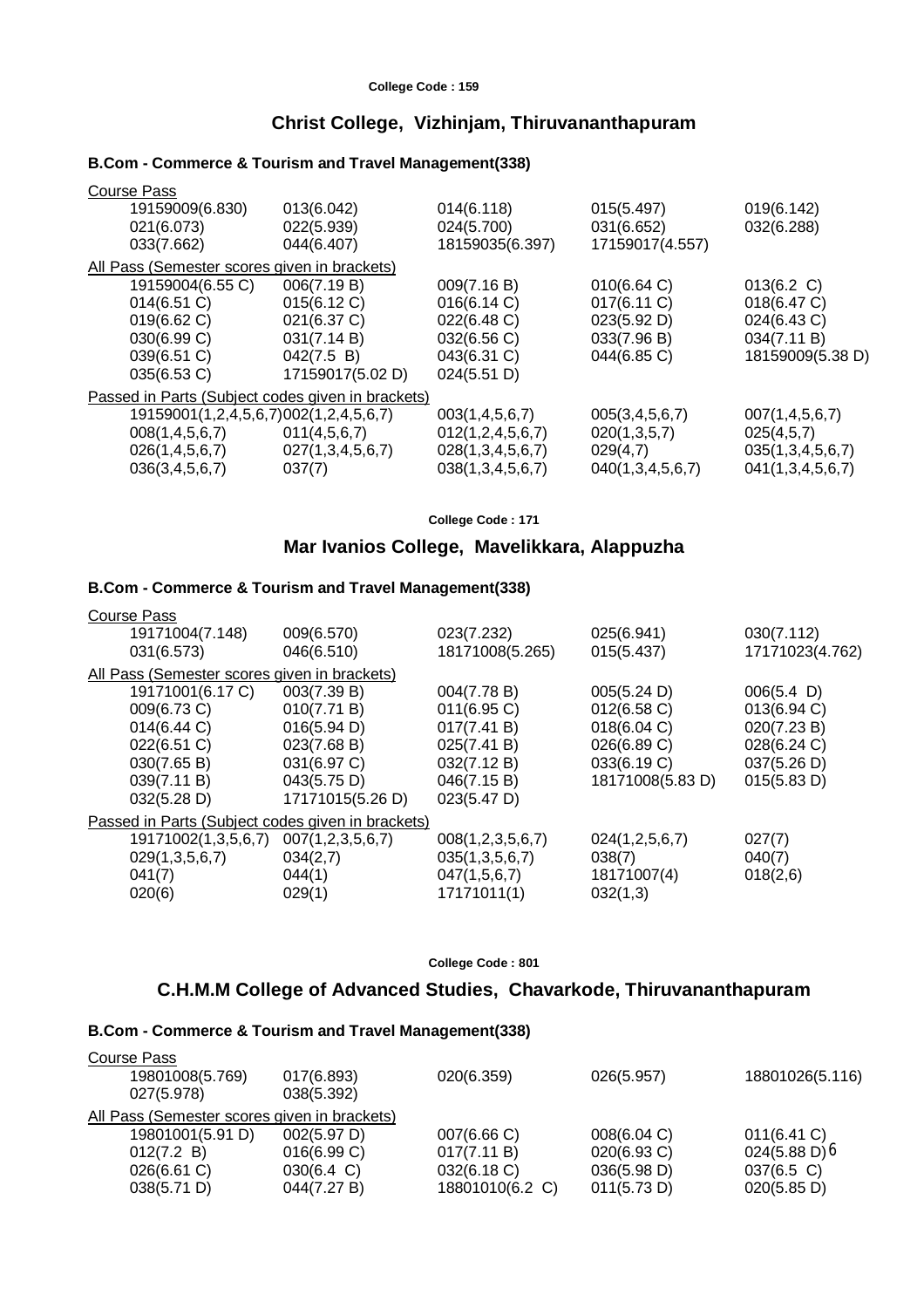| 026(5.75 D)<br>038(6.51 C)                        | 027(6.53 C)<br>046(5.88 D) | $032(5.9)$ D)<br>047(6.03 C) | 033(6.69 C)<br>$050(5.7)$ D) | 034(6.36 C)        |  |
|---------------------------------------------------|----------------------------|------------------------------|------------------------------|--------------------|--|
| Passed in Parts (Subject codes given in brackets) |                            |                              |                              |                    |  |
| 19801003(2,4,5,6,7)                               | 004(1,2,4,5,6,7)           | 005(7)                       | 006(2, 4, 5, 6, 7)           | 009(2, 4, 5, 6, 7) |  |
| 010(3,5,6,7)                                      | 013(1,3,5,6,7)             | 014(1,5,6,7)                 | 015(4,5,7)                   | 018(1,2,3,5,6,7)   |  |
| 022(1,2,3,5,6,7)                                  | 023(1,5,6,7)               | 025(1,2,3,5,6,7)             | 029(6,7)                     | 031(1,2,3,5,6,7)   |  |
| 033(5,6,7)                                        | 035(2,3,5,6,7)             | 040(2,5,6,7)                 | 041(2,5,6,7)                 | 042(2,3,4,5,6,7)   |  |
| 043(2,3,5,6,7)                                    | 18801006(4,5)              | 009(3,4)                     | 036(1,3)                     |                    |  |
| <b>Result Announced Later - ESE</b>               |                            |                              |                              |                    |  |
| 17801012()                                        | 018()                      | 026()                        | 027()                        | 044()              |  |
| 048()                                             | 050()                      |                              |                              |                    |  |

**College Code : 804**

# **Emmanuel College, Vazhichal, Thiruvananthapuram**

## **B.Com - Commerce & Tourism and Travel Management(338)**

| Course Pass<br>19804005(5.986)<br>17804039(5.156)                                                                                                                        | 027(6.393)<br>14804027(5.699)                                                                                          | 041(5.606)                                                                                                 | 044(6.698)                                                                                                            | 18804040(6.053)                                                                               |
|--------------------------------------------------------------------------------------------------------------------------------------------------------------------------|------------------------------------------------------------------------------------------------------------------------|------------------------------------------------------------------------------------------------------------|-----------------------------------------------------------------------------------------------------------------------|-----------------------------------------------------------------------------------------------|
| All Pass (Semester scores given in brackets)<br>19804001(5.48 D)<br>012(6.07 C)<br>$024(5.8)$ D)<br>030(6.2 C)<br>047(6.59 C)                                            | 003(6.03 C)<br>014(7.04 B)<br>025(6.28 C)<br>034(6.24 C)<br>049(6.81 C)                                                | 005(6.22 C)<br>015(6.62 C)<br>027(7.04 B)<br>036(6.51 C)<br>18804017(5.68 D)                               | 009(5.99 D)<br>018(6.68)<br>028(6.52 C)<br>041(6.01 C)<br>018(5.71 D)                                                 | 010(5.94 D)<br>020(6.04 C)<br>029(5.83 D)<br>044(7.23 B)<br>019(6.71 C)                       |
| 040(6.47 C)<br>Passed in Parts (Subject codes given in brackets)<br>19804002(7)<br>013(7)<br>033(1,4,5,6,7)<br>040(2,7)<br>051(2,3,7)<br>041(1)<br>017(1)<br>14804043(1) | 17804039(5.51 D)<br>004(4,6,7)<br>017(1, 2, 5, 6, 7)<br>035(7)<br>042(4,6,7)<br>052(1,2,3,4,5,7)<br>044(2,5)<br>019(1) | 14804027(5.7 D)<br>006(7)<br>021(7)<br>037(1,5,6,7)<br>043(1,3,4,6,7)<br>18804006(3,4)<br>050(3)<br>029(1) | 047(5.27 D)<br>007(2, 4, 5, 6, 7)<br>026(2,6,7)<br>038(1,5,6,7)<br>045(1,3,4,5,6,7)<br>013(3,5,6)<br>052(3)<br>047(1) | 011(1,2,3,5,6,7)<br>031(1,2,5,6,7)<br>039(7)<br>046(4,6,7)<br>015(3)<br>17804016(1)<br>048(1) |

**College Code : 805**

# **K.V.V.S College of Science and Technology, Adoor, Pathanamthitta**

| Course Pass                                       |                  |                  |                |                  |
|---------------------------------------------------|------------------|------------------|----------------|------------------|
| 19805004(6.993)                                   | 005(6.960)       | 010(7.875)       | 016(6.897)     | 017(6.664)       |
| 028(6.552)                                        | 17805028(6.117)  |                  |                |                  |
| All Pass (Semester scores given in brackets)      |                  |                  |                |                  |
| 19805003(6.6 C)                                   | 004(7.09 B)      | 005(7.25 B)      | 010(8.67 A)    | 016(7.31 B)      |
| 017(6.9 C)                                        | 020(7.23 B)      | 028(7.21 B)      | 036(7.21 B)    | 18805009(4.95 E) |
| 032(6.02 C)                                       | $034(5.2)$ D)    | 035(5.46 D)      | 042(5.25 D)    | 17805003(5.34 D) |
| 028(6.6)                                          | 14805001(5.98 D) |                  |                |                  |
| Passed in Parts (Subject codes given in brackets) |                  |                  |                |                  |
| 19805006(7)                                       | 007(1,3,5,6,7)   | 008(1,3,4,5,6,7) | 011(7)         | 013(3,5,6,7)     |
| 022(1,3,4,5,6,7)                                  | 024(5,7)         | 025(1,3,4,5,6,7) | 026(7)         | 027(5,7)         |
| 030(1,3,4,5,6,7)                                  | 031(3,5,6,7)     | 034(3,4,5,7)     | 037(1,3,5,6,7) | 039(7)           |
| 18805003(1,2,6)                                   | 016(6)           | 043(2,6)         | 044(6)         |                  |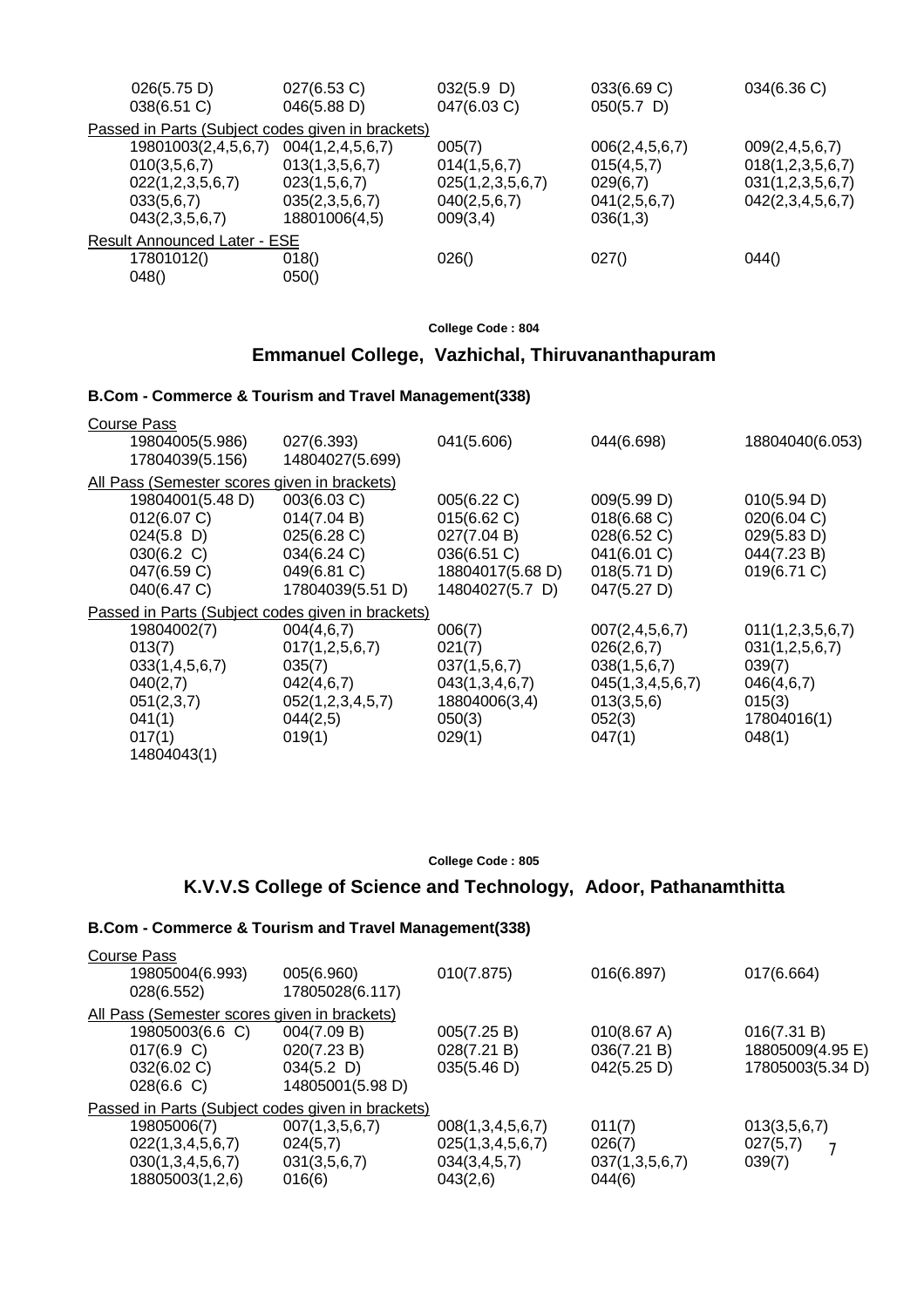#### **College Code : 812**

# **Naipunnya School of Management, Cherthala, Alappuzha**

#### **B.Com - Commerce & Tourism and Travel Management(338)**

| 19812002(6.963)<br>18812019(5.877)<br>17812004(4.894)<br>038(6.214)                                  |  |  |  |  |  |
|------------------------------------------------------------------------------------------------------|--|--|--|--|--|
|                                                                                                      |  |  |  |  |  |
| All Pass (Semester scores given in brackets)                                                         |  |  |  |  |  |
| 003(5.76 D)<br>19812002(6.55 C)<br>007(6.46)<br>012(5.98 D)<br>$017(6.06 \text{ C})$                 |  |  |  |  |  |
| 030(6.46 C)<br>$026(5.9)$ D)<br>037(5.92 D)<br>038(7.2 B)<br>18812014(6.07 C)                        |  |  |  |  |  |
| 019(6.54 C)<br>$031(5.5)$ D)<br>015(6.82 C)<br>018(5.89 D)<br>$023(6.3)$ C)                          |  |  |  |  |  |
| 17812004(5.61 D)<br>046(7.06 B)<br>$032(5.65 \text{ D})$                                             |  |  |  |  |  |
| Passed in Parts (Subject codes given in brackets)                                                    |  |  |  |  |  |
| 19812001(6,7)<br>004(4,5,6,7)<br>005(3,5,6,7)<br>006(2, 4, 5, 6, 7)<br>008(5,6,7)                    |  |  |  |  |  |
| 009(2,3,4,5,6,7)<br>010(1,3,4,5,6,7)<br>011(1,3,4,5,6,7)<br>014(1, 4, 5, 6, 7)<br>015(1, 4, 5, 6, 7) |  |  |  |  |  |
| 016(1, 4, 5, 6, 7)<br>018(1,3,4,5,6,7)<br>020(1, 4, 5, 6, 7)<br>021(1,4,5,6,7)<br>022(1,4,5,6,7)     |  |  |  |  |  |
| 024(1,5,6,7)<br>025(4,5,6,7)<br>028(7)<br>023(5,6,7)<br>027(5,6,7)                                   |  |  |  |  |  |
| 031(1,3,4,5,6,7)<br>032(3,5,6,7)<br>029(1,4,5,6,7)<br>033(1,3,4,5,6,7)<br>034(1,5,6,7)               |  |  |  |  |  |
| 039(1, 2, 5, 6, 7)<br>17812036(1)<br>035(5,6,7)<br>041(1)<br>036(5,6,7)                              |  |  |  |  |  |

**College Code : 822**

## **Sree Narayana Guru Memorial Arts & Science College, Thuravoor, Alappuzha**

#### **B.Com - Commerce & Tourism and Travel Management(338)**

| Course Pass                                       |        |             |          |        |
|---------------------------------------------------|--------|-------------|----------|--------|
| 17822020(4.995)                                   |        |             |          |        |
| All Pass (Semester scores given in brackets)      |        |             |          |        |
| 18822007(5.55 D) 17822015(5.6 D)                  |        | 020(5.91 D) |          |        |
| Passed in Parts (Subject codes given in brackets) |        |             |          |        |
| 17822002(1)                                       | 009(1) | 014(1,6)    | 030(1,6) | 032(1) |
| College Code: 892                                 |        |             |          |        |

## **SDV College of Arts & Applied Science, Alappuzha, Alappuzha**

| <b>Course Pass</b>                                |                    |                    |               |                 |  |  |
|---------------------------------------------------|--------------------|--------------------|---------------|-----------------|--|--|
| 19892013(6.299)                                   | 019(6.448)         | 18892026(5.411)    | 037(4.996)    | 17892012(4.957) |  |  |
| 018(4.952)                                        | 026(5.110)         | 027(4.829)         | 036(5.066)    |                 |  |  |
| All Pass (Semester scores given in brackets)      |                    |                    |               |                 |  |  |
| 19892005(5.41 D)                                  | $012(5)$ D)        | $013(6.43)$ C)     | 019(6.96 C)   | 022(6.09 C)     |  |  |
| 028(6.14 C)                                       | $031(6.25)$ C)     | 18892011(5.12 D)   | 016(5.51 D)   | 026(6.15 C)     |  |  |
| 031(5.72 D)                                       | 037(5.47 D)        | 17892012(5.3 D)    | $018(4.8)$ E) | 025(4.92 E)     |  |  |
| 026(5.41 D)                                       | 027(5.43 D)        | $034(5.2)$ D)      | 036(4.89 E)   |                 |  |  |
| Passed in Parts (Subject codes given in brackets) |                    |                    |               |                 |  |  |
| 19892003(2,3,5,6,7)                               | 004(2,7)           | 006(2,5,7)         | 007(2)        | 009(5,6,7)      |  |  |
| 010(2,3,5,6,7)                                    | 011(2,5,6,7)       | 014(2, 4, 6, 7)    | 015(2,6,7)    | 016(5,6,7)      |  |  |
| 017(4,6,7)                                        | 018(2, 4, 5, 6, 7) | 020(2, 4, 5, 6, 7) | 021(2,5,6,7)  | 023(2,6,7)      |  |  |
| 024(2,4,5,6,7)                                    | 026(2,5,7)         | 027(2,3,5,6,7)     | 030(2,3,5,7)  | 033(2,3,6,7)    |  |  |
| 034(2,3,4,5,6,7)                                  | 035(2, 4, 5, 6, 7) | 036(2, 4, 5, 6, 7) | 037(2,6,7)    | 18892002(1,2)   |  |  |
| 015(4)                                            | 024(4)             | 025(4)             | 028(4)        | 032(4)          |  |  |
| 038(4)                                            | 17892009(1)        | 010(1)             |               | 8               |  |  |
|                                                   |                    |                    |               |                 |  |  |